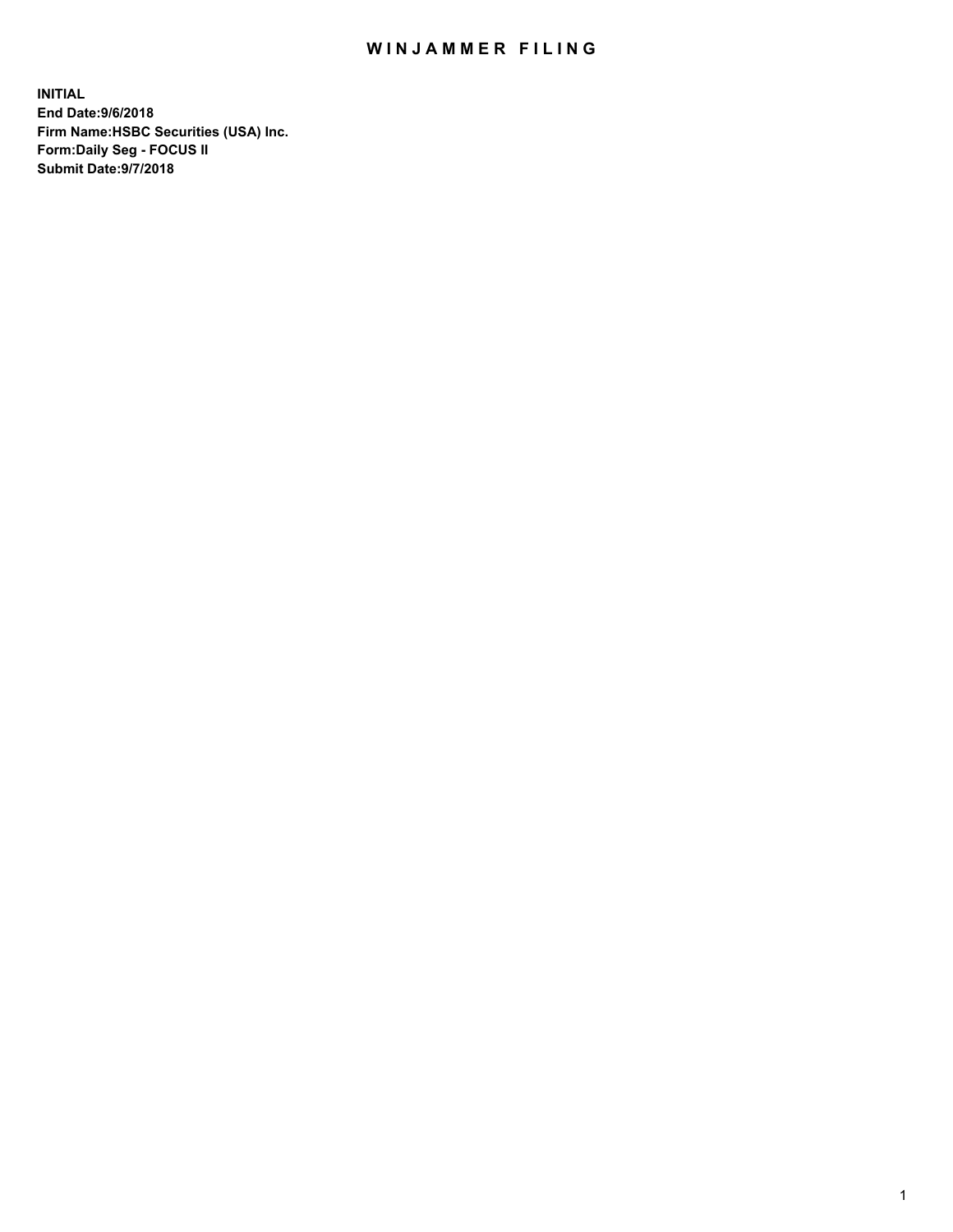**INITIAL End Date:9/6/2018 Firm Name:HSBC Securities (USA) Inc. Form:Daily Seg - FOCUS II Submit Date:9/7/2018 Daily Segregation - Cover Page**

| Name of Company                                                                                                                                                                                                                                                                                                                | <b>HSBC Securities (USA) Inc.</b>                                          |
|--------------------------------------------------------------------------------------------------------------------------------------------------------------------------------------------------------------------------------------------------------------------------------------------------------------------------------|----------------------------------------------------------------------------|
| <b>Contact Name</b>                                                                                                                                                                                                                                                                                                            | <b>Michael Vacca</b>                                                       |
| <b>Contact Phone Number</b>                                                                                                                                                                                                                                                                                                    | 212-525-7951                                                               |
| <b>Contact Email Address</b>                                                                                                                                                                                                                                                                                                   | michael.vacca@us.hsbc.com                                                  |
| FCM's Customer Segregated Funds Residual Interest Target (choose one):<br>a. Minimum dollar amount: : or<br>b. Minimum percentage of customer segregated funds required:% ; or<br>c. Dollar amount range between: and; or<br>d. Percentage range of customer segregated funds required between:% and%.                         | 147,000,000<br>$\overline{\mathbf{0}}$<br>0 <sub>0</sub><br>0 <sub>0</sub> |
| FCM's Customer Secured Amount Funds Residual Interest Target (choose one):<br>a. Minimum dollar amount: ; or<br>b. Minimum percentage of customer secured funds required:% ; or<br>c. Dollar amount range between: and; or<br>d. Percentage range of customer secured funds required between:% and%.                           | 25,000,000<br><u>0</u><br>0 <sub>0</sub><br>0 <sub>0</sub>                 |
| FCM's Cleared Swaps Customer Collateral Residual Interest Target (choose one):<br>a. Minimum dollar amount: ; or<br>b. Minimum percentage of cleared swaps customer collateral required:% ; or<br>c. Dollar amount range between: and; or<br>d. Percentage range of cleared swaps customer collateral required between:% and%. | 95,000,000<br><u>0</u><br>00<br><u>00</u>                                  |

Attach supporting documents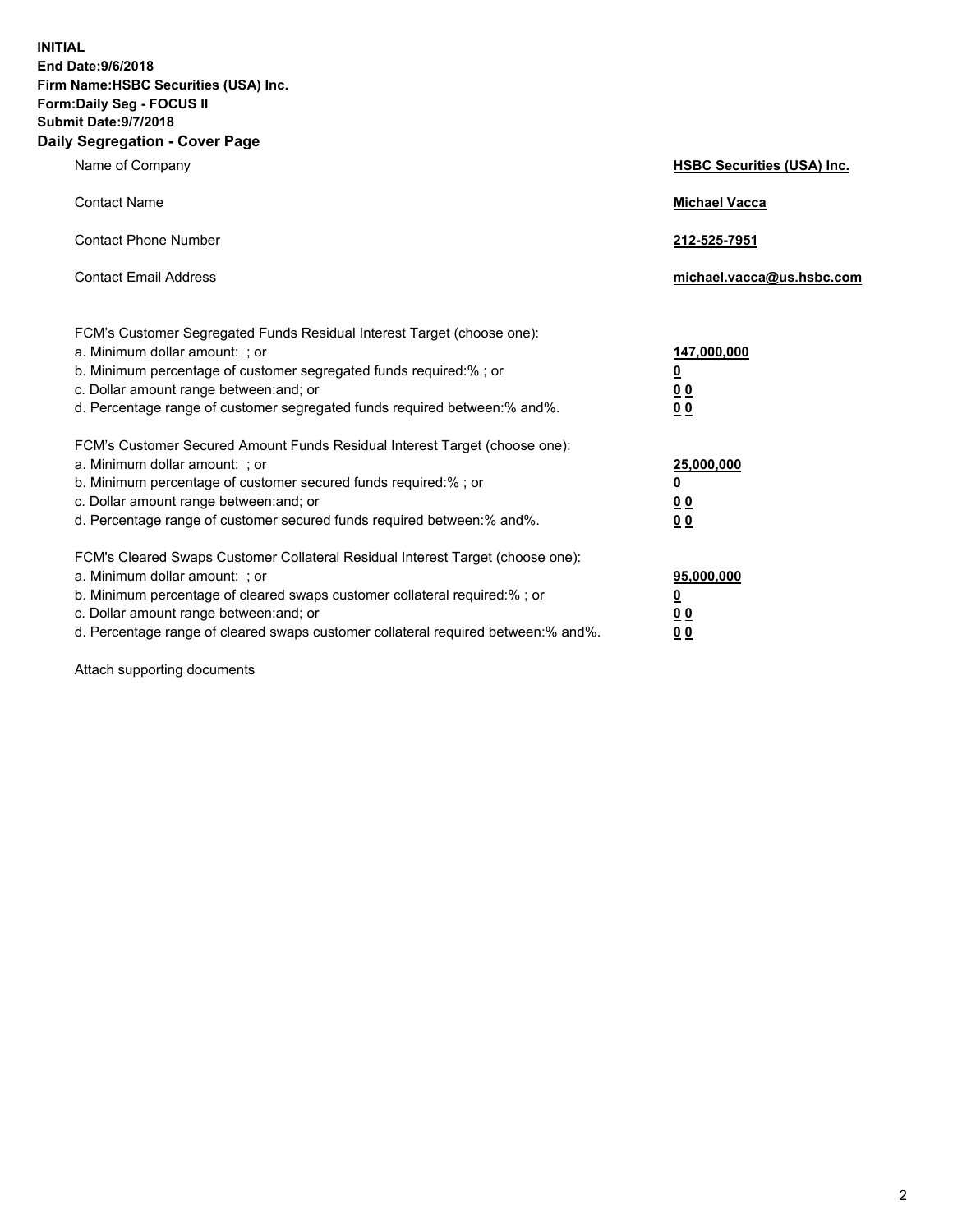**INITIAL End Date:9/6/2018 Firm Name:HSBC Securities (USA) Inc. Form:Daily Seg - FOCUS II Submit Date:9/7/2018 Daily Segregation - Secured Amounts** Foreign Futures and Foreign Options Secured Amounts Amount required to be set aside pursuant to law, rule or regulation of a foreign government or a rule of a self-regulatory organization authorized thereunder **0** [7305] 1. Net ledger balance - Foreign Futures and Foreign Option Trading - All Customers A. Cash **75,741,955** [7315] B. Securities (at market) **85,732,055** [7317] 2. Net unrealized profit (loss) in open futures contracts traded on a foreign board of trade **-3,748,845** [7325] 3. Exchange traded options a. Market value of open option contracts purchased on a foreign board of trade **0** [7335] b. Market value of open contracts granted (sold) on a foreign board of trade **0** [7337] 4. Net equity (deficit) (add lines 1. 2. and 3.) **157,725,165** [7345] 5. Account liquidating to a deficit and account with a debit balances - gross amount **1,184,523** [7351] Less: amount offset by customer owned securities **-1,042,584** [7352] **141,939** [7354] 6. Amount required to be set aside as the secured amount - Net Liquidating Equity Method (add lines 4 and 5) **157,867,104** [7355] 7. Greater of amount required to be set aside pursuant to foreign jurisdiction (above) or line 6. **157,867,104** [7360] FUNDS DEPOSITED IN SEPARATE REGULATION 30.7 ACCOUNTS 1. Cash in banks A. Banks located in the United States **75,149,697** [7500] B. Other banks qualified under Regulation 30.7 **0** [7520] **75,149,697** [7530] 2. Securities A. In safekeeping with banks located in the United States **21,456,544** [7540] B. In safekeeping with other banks qualified under Regulation 30.7 **0** [7560] **21,456,544** [7570] 3. Equities with registered futures commission merchants A. Cash **0** [7580] B. Securities **0** [7590] C. Unrealized gain (loss) on open futures contracts **0** [7600] D. Value of long option contracts **0** [7610] E. Value of short option contracts **0** [7615] **0** [7620] 4. Amounts held by clearing organizations of foreign boards of trade A. Cash **0** [7640] B. Securities **0** [7650] C. Amount due to (from) clearing organization - daily variation **0** [7660] D. Value of long option contracts **0** [7670] E. Value of short option contracts **0** [7675] **0** [7680] 5. Amounts held by members of foreign boards of trade A. Cash **37,234,300** [7700] B. Securities **64,275,510** [7710] C. Unrealized gain (loss) on open futures contracts **-3,748,845** [7720] D. Value of long option contracts **0** [7730] E. Value of short option contracts **0** [7735] **97,760,965** [7740] 6. Amounts with other depositories designated by a foreign board of trade **0** [7760] 7. Segregated funds on hand **0** [7765] 8. Total funds in separate section 30.7 accounts **194,367,206** [7770] 9. Excess (deficiency) Set Aside for Secured Amount (subtract line 7 Secured Statement Page 1 from Line 8) **36,500,102** [7380] 10. Management Target Amount for Excess funds in separate section 30.7 accounts **25,000,000** [7780] 11. Excess (deficiency) funds in separate 30.7 accounts over (under) Management Target **11,500,102** [7785]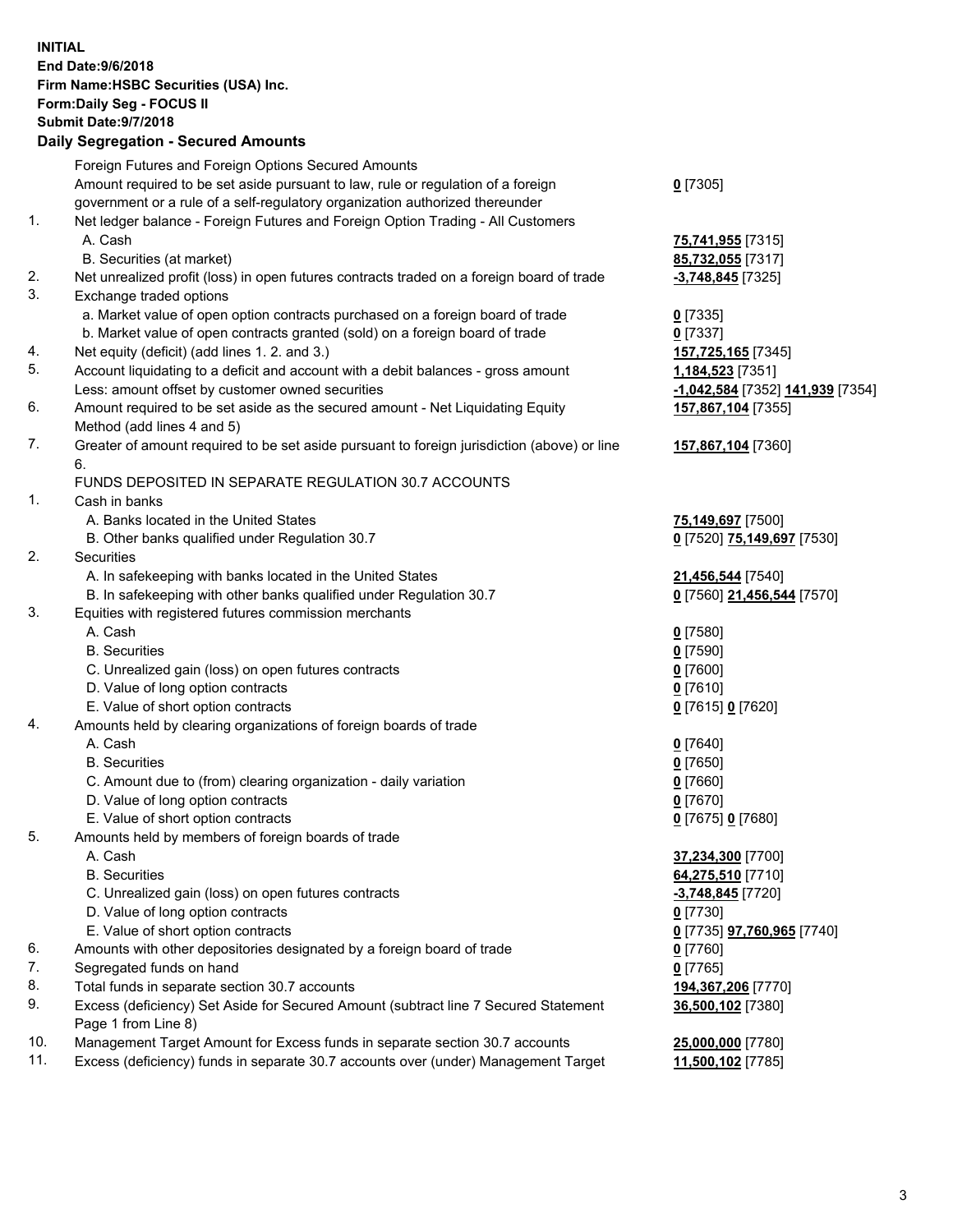| <b>INITIAL</b> | End Date: 9/6/2018<br>Firm Name: HSBC Securities (USA) Inc.<br>Form: Daily Seg - FOCUS II<br><b>Submit Date: 9/7/2018</b><br>Daily Segregation - Segregation Statement |                                        |
|----------------|------------------------------------------------------------------------------------------------------------------------------------------------------------------------|----------------------------------------|
|                | SEGREGATION REQUIREMENTS(Section 4d(2) of the CEAct)                                                                                                                   |                                        |
| 1.             | Net ledger balance                                                                                                                                                     |                                        |
|                | A. Cash                                                                                                                                                                | 195,213,884 [7010]                     |
|                | B. Securities (at market)                                                                                                                                              | 1,579,134,953 [7020]                   |
| 2.             | Net unrealized profit (loss) in open futures contracts traded on a contract market                                                                                     | 143,643,683 [7030]                     |
| 3.             | Exchange traded options                                                                                                                                                |                                        |
|                | A. Add market value of open option contracts purchased on a contract market                                                                                            | 354,585,259 [7032]                     |
|                | B. Deduct market value of open option contracts granted (sold) on a contract market                                                                                    | -174,586,486 [7033]                    |
| 4.             | Net equity (deficit) (add lines 1, 2 and 3)                                                                                                                            | 2,097,991,293 [7040]                   |
| 5.             | Accounts liquidating to a deficit and accounts with                                                                                                                    |                                        |
|                | debit balances - gross amount                                                                                                                                          | 391,144 [7045]                         |
|                | Less: amount offset by customer securities                                                                                                                             | <u>-391,144</u> [7047] <u>0</u> [7050] |
| 6.             | Amount required to be segregated (add lines 4 and 5)                                                                                                                   | 2,097,991,293 [7060]                   |
|                | FUNDS IN SEGREGATED ACCOUNTS                                                                                                                                           |                                        |
| 7.             | Deposited in segregated funds bank accounts                                                                                                                            |                                        |
|                | A. Cash                                                                                                                                                                | 139,916,790 [7070]                     |
|                | B. Securities representing investments of customers' funds (at market)                                                                                                 | $0$ [7080]                             |
|                | C. Securities held for particular customers or option customers in lieu of cash (at<br>market)                                                                         | 472,334,804 [7090]                     |
| 8.             | Margins on deposit with derivatives clearing organizations of contract markets                                                                                         |                                        |
|                | A. Cash                                                                                                                                                                | 124,359,529 [7100]                     |
|                | B. Securities representing investments of customers' funds (at market)                                                                                                 | 226,132,282 [7110]                     |
|                | C. Securities held for particular customers or option customers in lieu of cash (at                                                                                    | 1,106,237,149 [7120]                   |
|                | market)                                                                                                                                                                |                                        |
| 9.             | Net settlement from (to) derivatives clearing organizations of contract markets                                                                                        | -3,228,508 [7130]                      |
| 10.            | Exchange traded options                                                                                                                                                |                                        |
|                | A. Value of open long option contracts                                                                                                                                 | 354,585,259 [7132]                     |
|                | B. Value of open short option contracts                                                                                                                                | -174,586,486 [7133]                    |
| 11.            | Net equities with other FCMs                                                                                                                                           |                                        |
|                | A. Net liquidating equity                                                                                                                                              | 9,709,702 [7140]                       |
|                | B. Securities representing investments of customers' funds (at market)                                                                                                 | 0 [7160]                               |
|                | C. Securities held for particular customers or option customers in lieu of cash (at                                                                                    | $0$ [7170]                             |
|                | market)                                                                                                                                                                |                                        |
| 12.<br>13.     | Segregated funds on hand                                                                                                                                               | 563,000 [7150]                         |
| 14.            | Total amount in segregation (add lines 7 through 12)                                                                                                                   | 2,256,023,521 [7180]                   |
| 15.            | Excess (deficiency) funds in segregation (subtract line 6 from line 13)<br>Management Target Amount for Excess funds in segregation                                    | 158,032,228 [7190]                     |
|                |                                                                                                                                                                        | 147,000,000 [7194]                     |

16. Excess (deficiency) funds in segregation over (under) Management Target Amount Excess

**11,032,228** [7198]